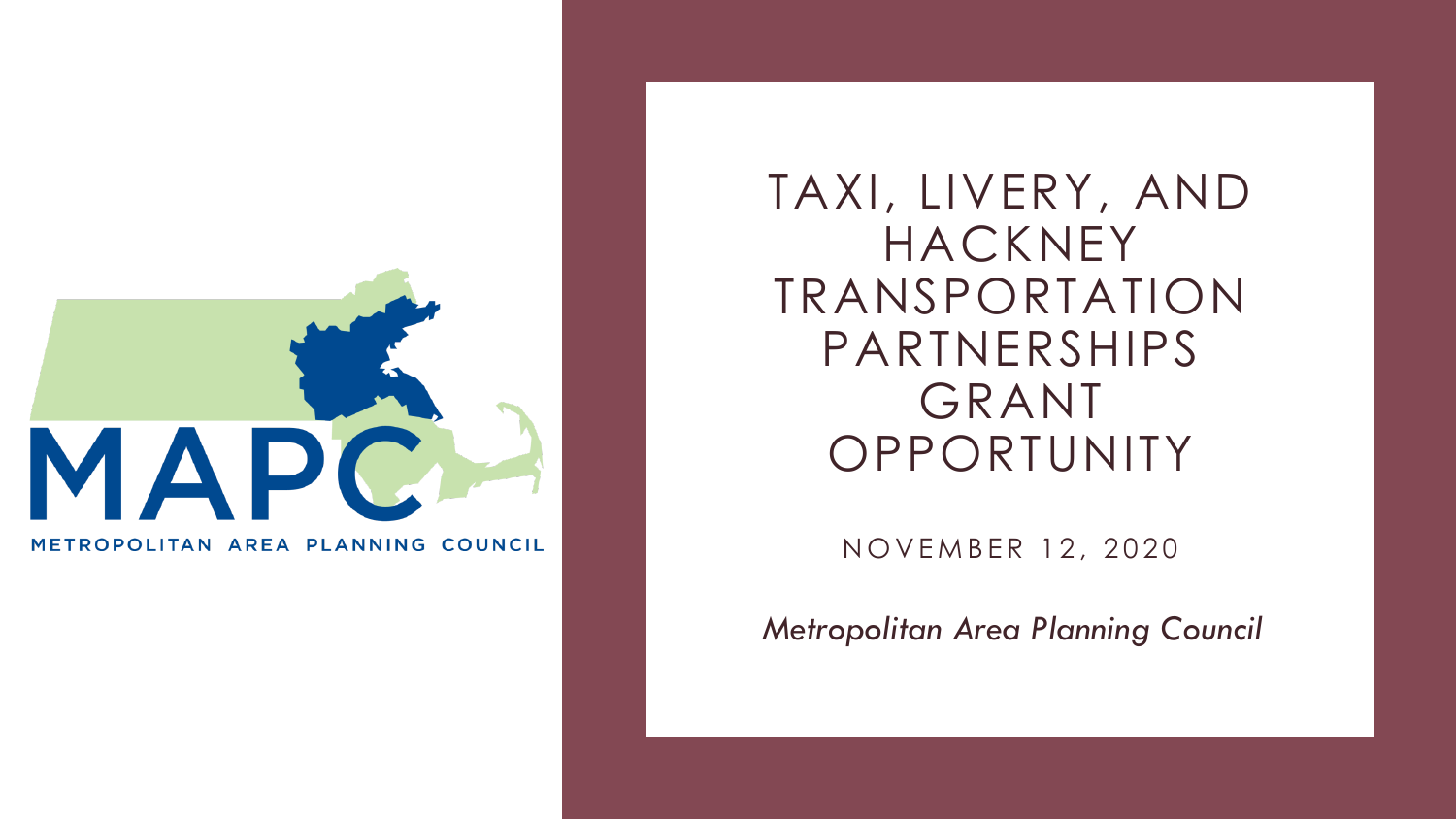## URGENT TAXI PROGRAM

# (SPRING 2020)

- MAPC and MassDevelopment released a portion of the funds to address the COVID-19 pandemic
- 25 grantees received approximately \$1 million over the summer to partner with taxi, livery, and hackney companies
- Urgent program was restrictive in the types of trips and the populations served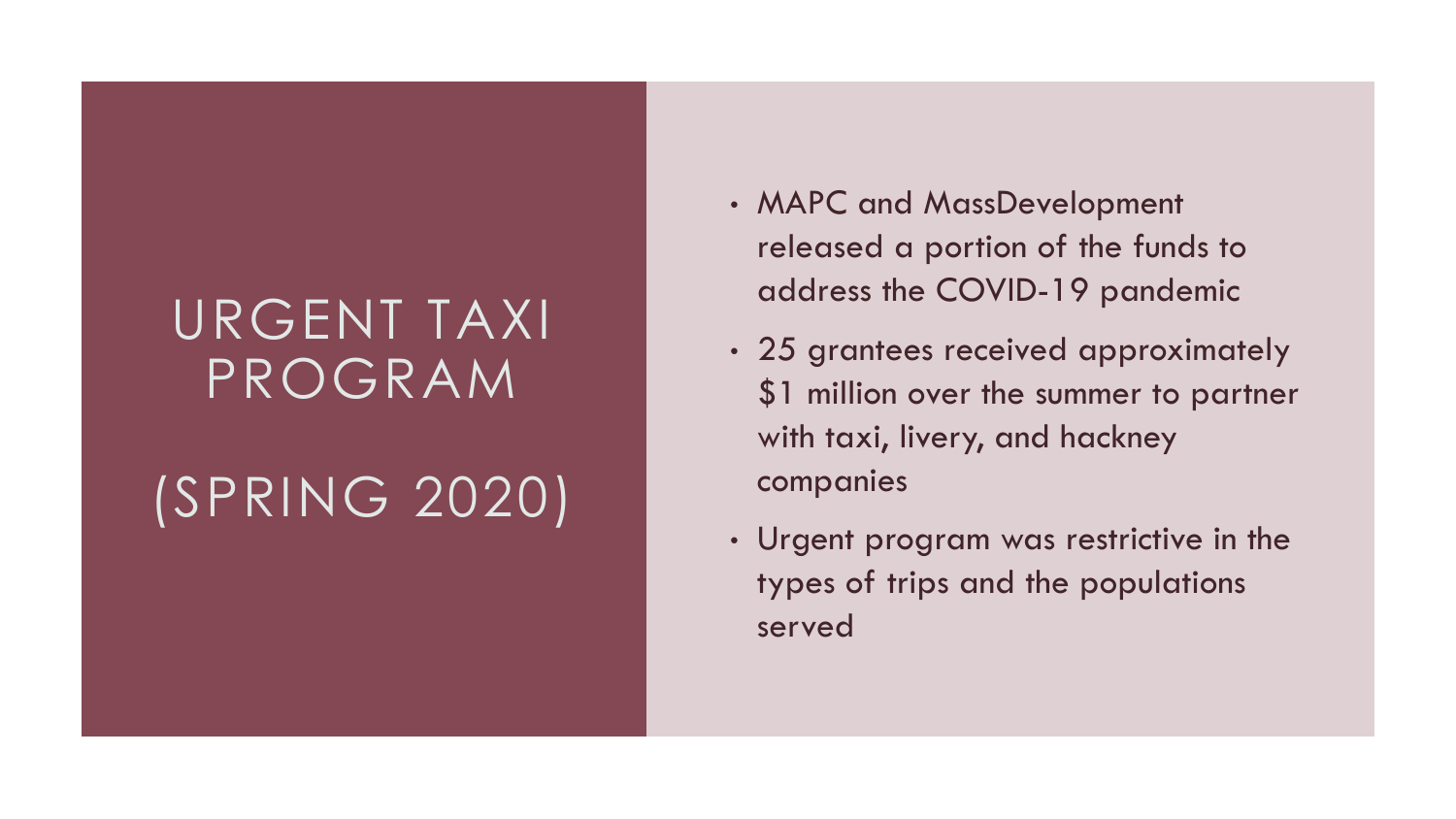

# TAXI, LIVERY, AND HACKNEY TRANSPORTATION PARTNERSHIPS GRANT **OPPORTUNITY** (FALL 2020)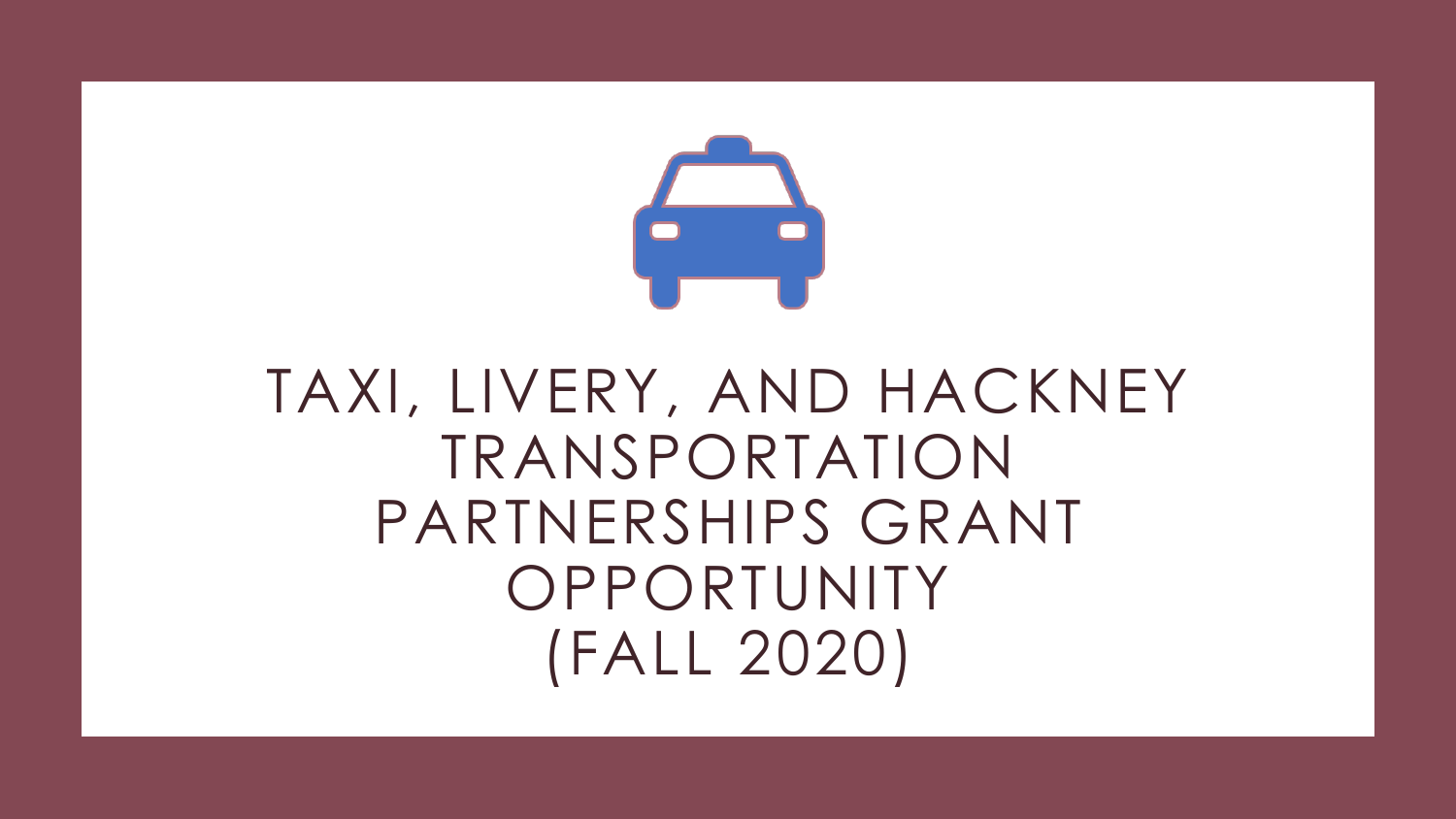## OVERVIEW OF GRANT **OPPORTUNITY**

- **Program purpose**: Support the taxi and livery industry by partnering with public agencies and non-profits for new public transportation, non-emergency medical transportation (NEMT) initiatives, and deliveries
- **Award funds:** Individual grant awards will not exceed \$250,000; 95% of funds must be passed through to the taxi, livery, or hackney businesses; grant awardees may be allowed up to 5% of grant request for documented new administrative expenses associated with overseeing the grant
- **Eligible entities**: State/local agencies, regional transit authorities, health & human service providers, non-profits (mission must align with MAPC mission)
- **Taxi partnerships**: Must partner with taxi, livery, hackney entities currently registered to do business and not debarred in Massachusetts
- **Types of trips and populations served**: No prescription about specific populations or types of trips that can be used with this grant funding (encourage grant applicants to prioritize vulnerable populations and trips that help address the COVID-19 emergency in the Commonwealth)
- **Applications due Nov. 20, 5 pm**

https://www.mapc.org/about-mapc/legal-noticesmeetings/#transportation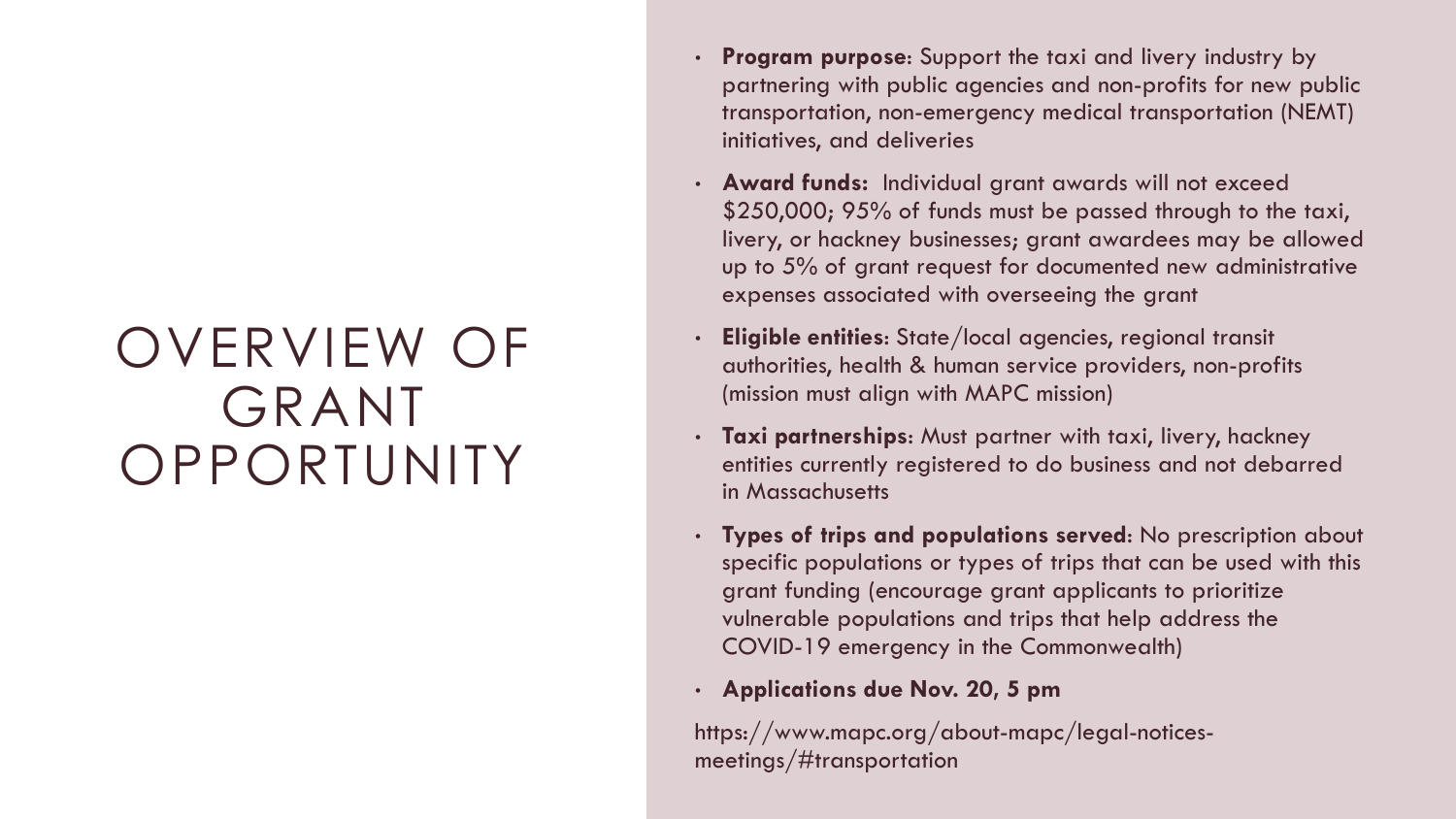## SOURCE OF FUNDS



This fund was established by state law in 2016



Funds come from a \$0.20 fee on rides from Transportation Network Companies (TNCs)



Funds have been collected for 2017, 2018, and 2019



2020 funds are unknown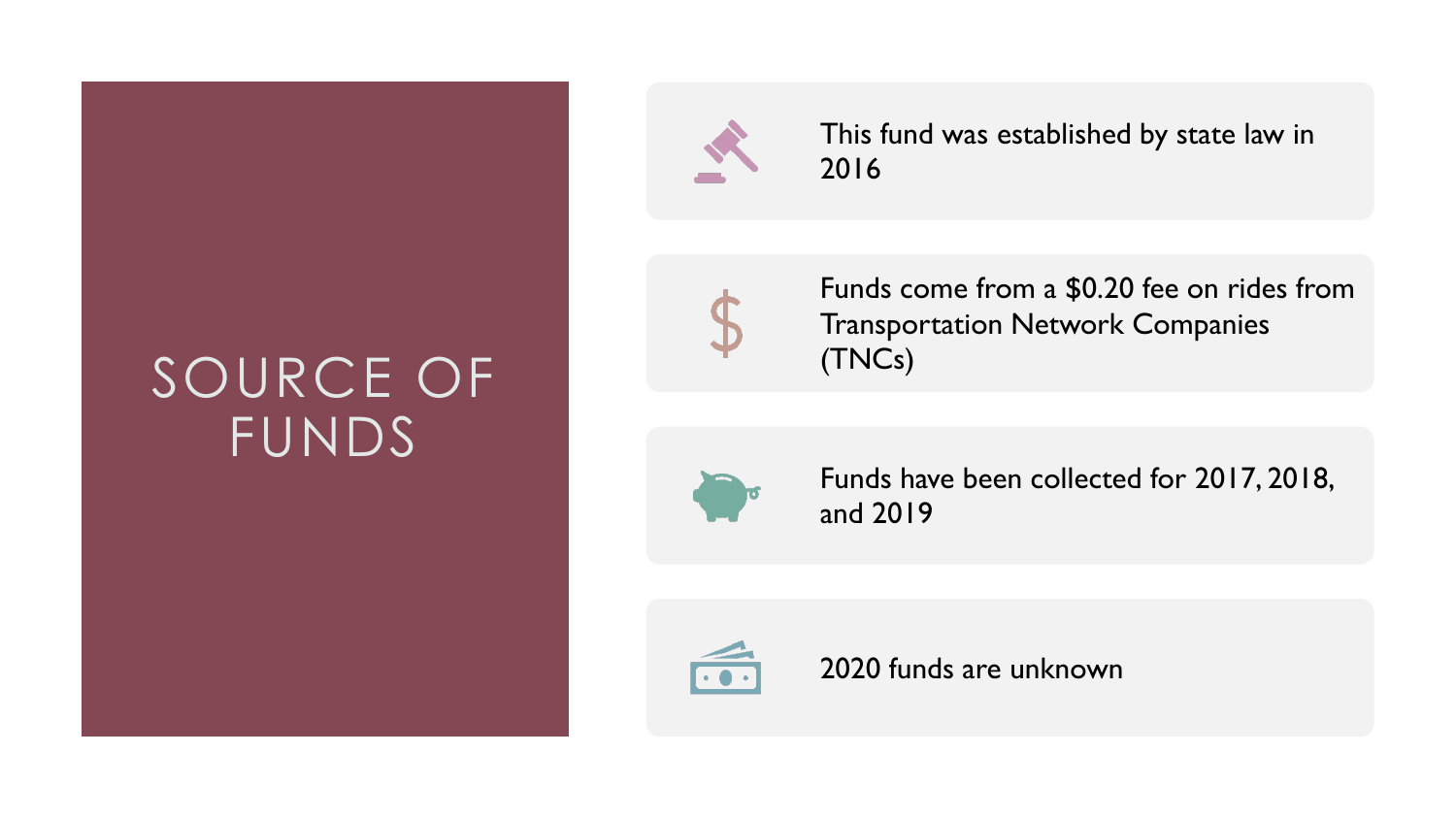### **TIMELINE**

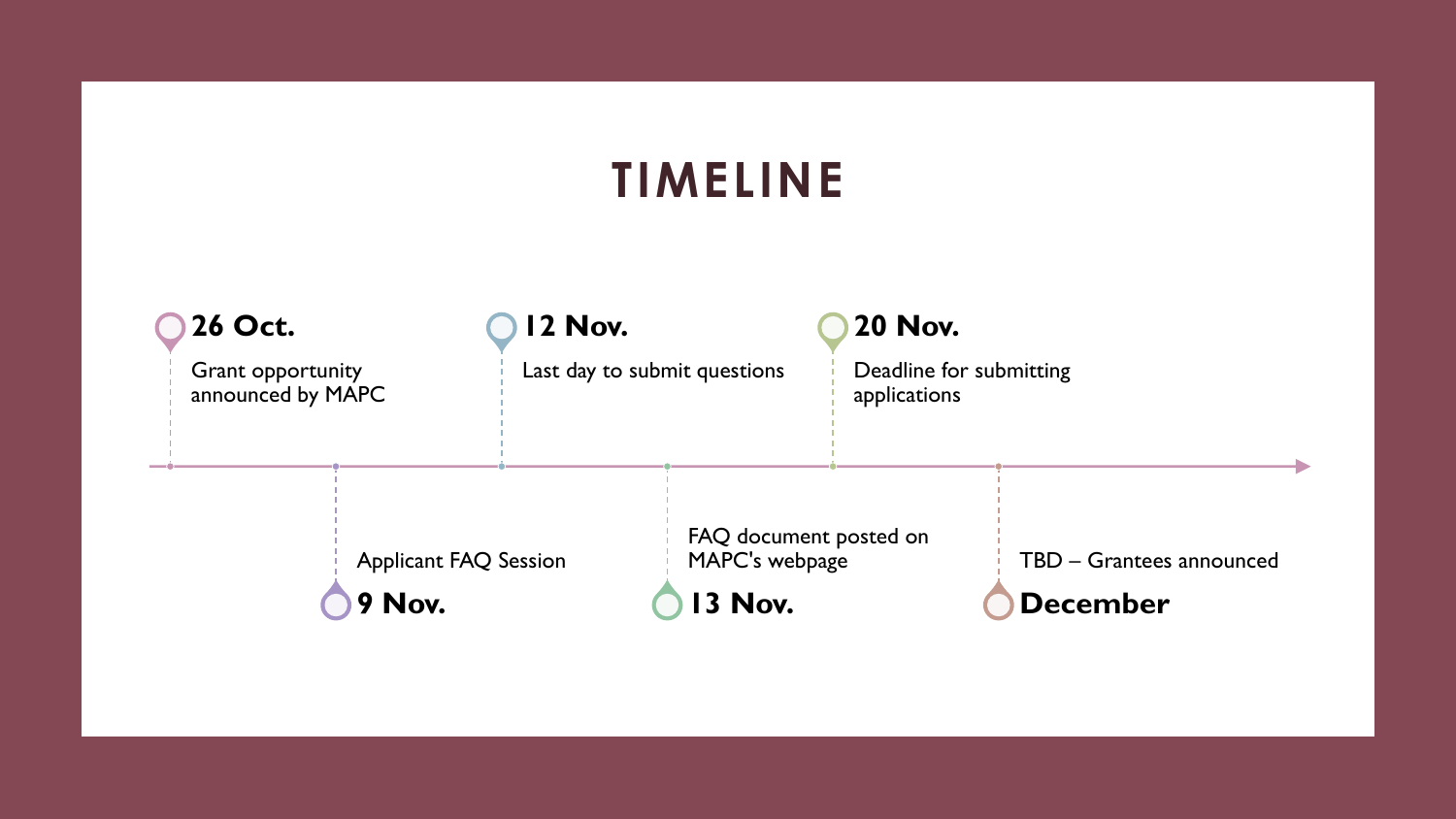#### IMPORTANT LINKS









TAXI GRANT NGO PAGE (LEGAL NOTICES): [HTTPS://WWW.MAPC.ORG/ABOU](https://www.mapc.org/about-mapc/legal-notices-meetings/#transportation) T-MAPC/LEGAL-NOTICES-MEETINGS/#TRANSPORTATION

TAXI PARTNERSHIPS PROGRAM PAGE: HTTPS:// [WWW.MAPC.ORG/TAXIPARTNERSHIPS](https://www.mapc.org/taxipartnerships)

SCORING CRITERIA: POSTED AS ADDENDA FREQUENTLY ASKED QUESTIONS: TO BE POSTED AS ADDENDA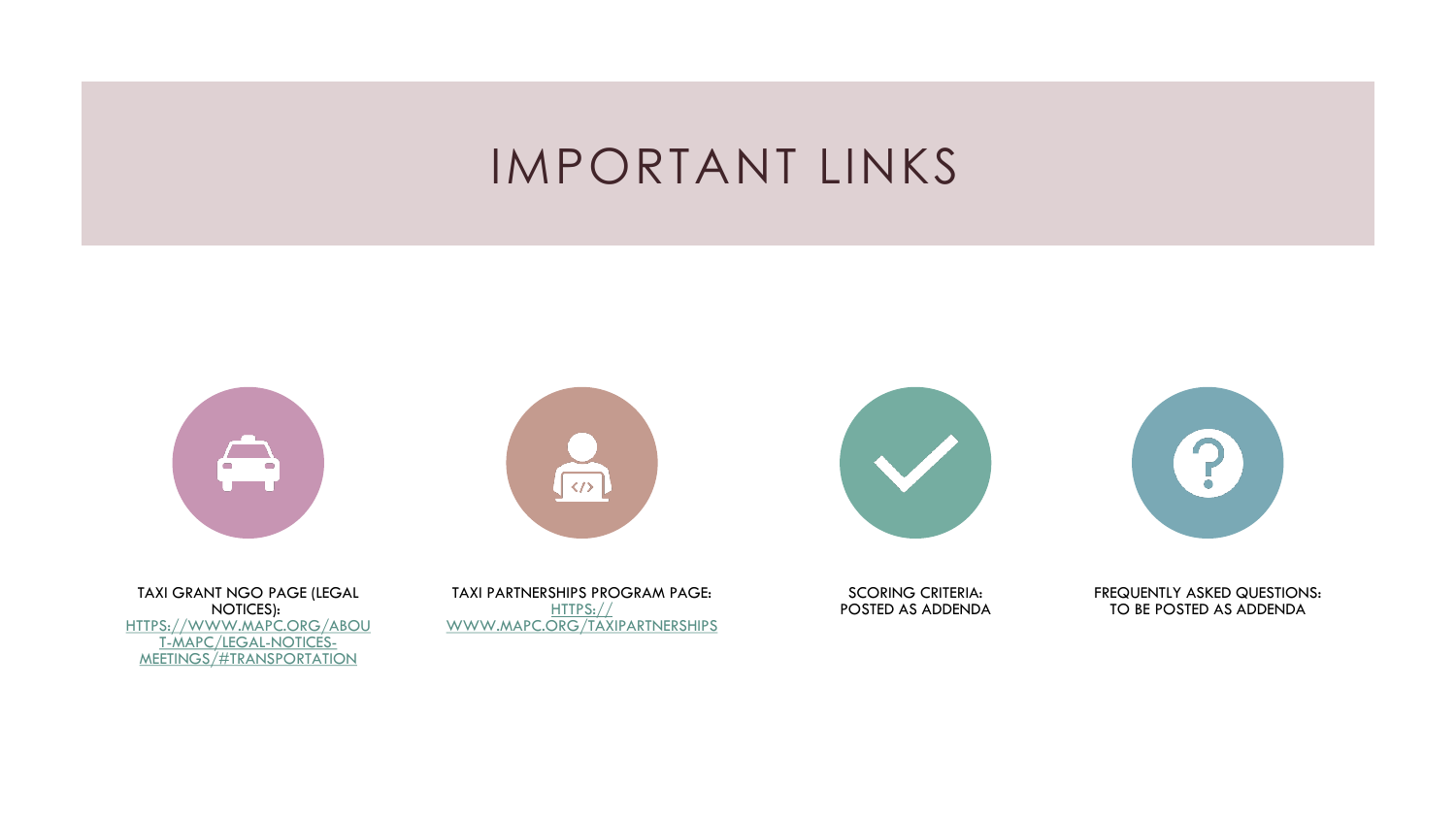#### MASSDEVELOPMENT TAXI AND LIVERY BUSINESS SUPPORT GRANTS



Offers taxi, livery, and hackney operators financial assistance to secure products or services that will aid in improving their competitiveness and enhancing their safety capabilities in the rapidly evolving market of for-hire transportation.

H T T P S : / / W W W . M A S S D E V E L O P M E N T . C O M / W H A T - W E -O F F E R / F I N A N C I N G / G R A N T S / T A X I - L I V E R Y - B U S I N E S S - S U P P O R T -**GRANT**